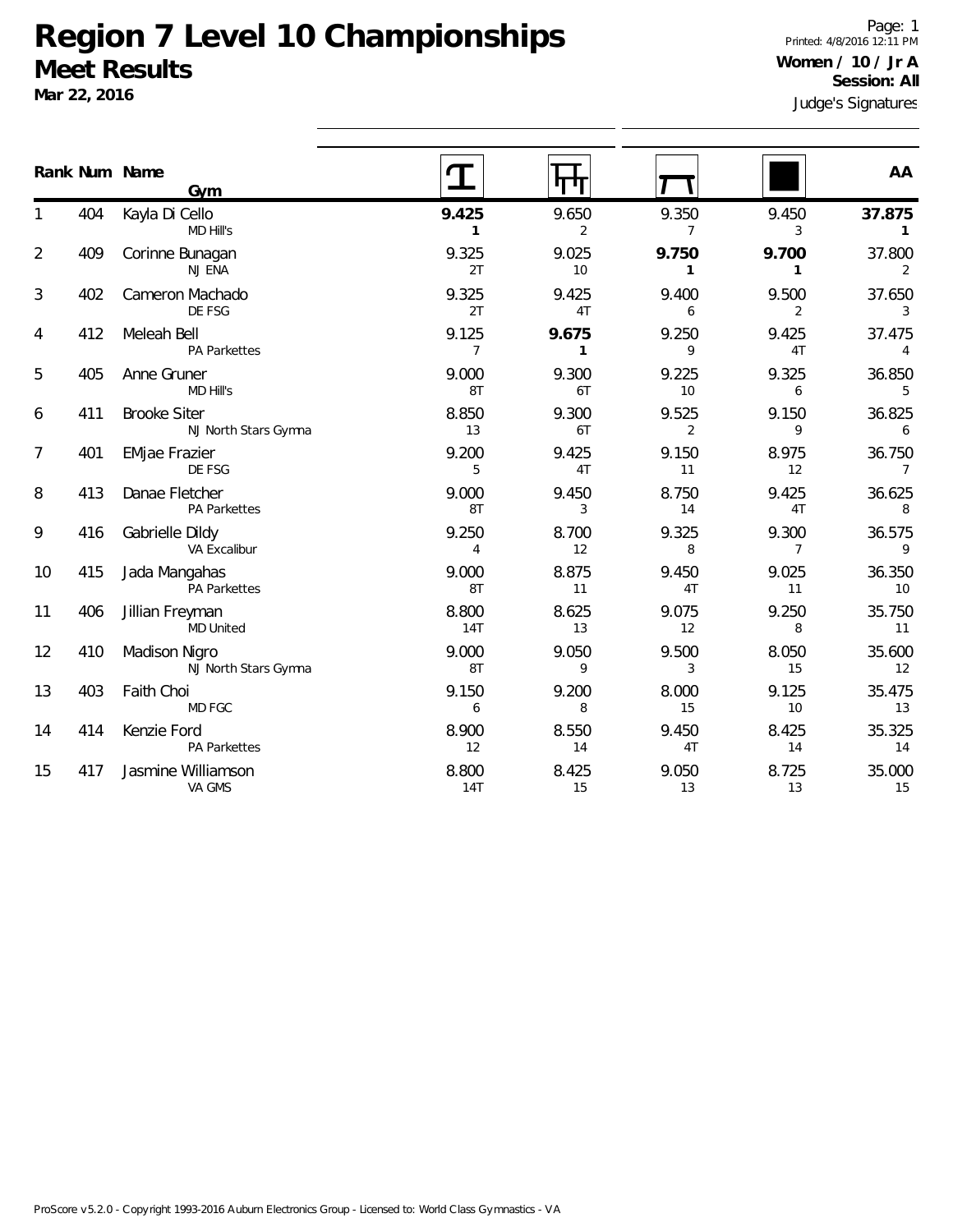**Mar 22, 2016**

Judge's Signatures Page: 1 Printed: 4/8/2016 2:22 PM **Women / 10 / Jr B Session: All**

|    |     | Rank Num Name<br>Gym                         |                         |                         |                         |                         | AA                     |
|----|-----|----------------------------------------------|-------------------------|-------------------------|-------------------------|-------------------------|------------------------|
| 1  | 509 | Nicola St. Louis<br>NJ North Stars Gymna     | 9.575<br>$\mathbf{1}$   | 9.450<br>4T             | 9.375<br>3T             | 9.400<br>8T             | 37.800<br>$\mathbf{1}$ |
| 2  | 507 | Emily Liszewski<br>NJ MG elite               | 9.450<br>$\overline{4}$ | 9.375<br>6              | 9.400<br>$\overline{2}$ | 9.225<br>12             | 37.450<br>2            |
| 3T | 516 | Alexa Rothenbuescher<br>VA Capital           | 9.400<br>$5*$           | 9.350<br>$\overline{7}$ | 9.000<br>10             | 9.675<br>$\overline{2}$ | 37.425<br>3T           |
| 3T | 511 | Olivia Weir<br>PA AJS Pancott Gymna          | 9.525<br>2              | 9.575<br>1              | 8.825<br>12             | 9.500<br>4T             | 37.425<br>3T           |
| 3T | 501 | Kathleen Ours<br>MD 1st Class Gymnast        | 9.400<br>$5*$           | 9.525<br>3              | 9.250<br>5              | 9.250<br>11             | 37.425<br>3T           |
| 6T | 510 | Elizabeth Debarberie<br>PA AJS Pancott Gymna | 9.400<br>5T             | 9.550<br>2              | 8.725<br>14             | 9.725<br>1              | 37.400<br>6T           |
| 6T | 508 | Anneliese Silverman<br>NJ North Stars Gymna  | 9.075<br>9              | 9.450<br>4T             | 9.375<br>3T             | 9.500<br>4T             | 37.400<br>6T           |
| 8  | 503 | Isabella Barbacci<br><b>MD Hill's</b>        | 9.175<br>8              | 9.275<br>8              | 9.050<br>8              | 9.575<br>3              | 37.075<br>8            |
| 9  | 513 | Claire Tunnell<br>PA Parkettes               | 9.000<br>11             | 9.125<br>10             | 9.800<br>$\mathbf{1}$   | 9.075<br>14             | 37.000<br>9            |
| 10 | 515 | Tayler Osterhout<br>PA United Sports         | 8.700<br>13             | 9.100<br>11             | 9.175<br>6              | 9.475<br>6              | 36.450<br>10           |
| 11 | 505 | Emma Ingrassia<br>MD Win-Win Gymnastic       | 9.050<br>10             | 8.625<br>12             | 9.025<br>9              | 9.400<br>8T             | 36.100<br>11           |
| 12 | 506 | MacKenzie Aresta<br>NJ HOH                   | 9.475<br>3              | 8.150<br>14             | 8.975<br>11             | 9.425<br>$\overline{7}$ | 36.025<br>12           |
| 13 | 512 | Kayla Yancey<br>PA Montgomery County         | 8.850<br>12             | 9.175<br>9              | 8.775<br>13             | 9.150<br>13             | 35.950<br>13           |
| 14 | 502 | <b>Taylor Biss</b><br>MD FGC                 | 8.000<br>14             | 8.600<br>13             | 9.150<br>$\overline{7}$ | 9.300<br>10             | 35.050<br>14           |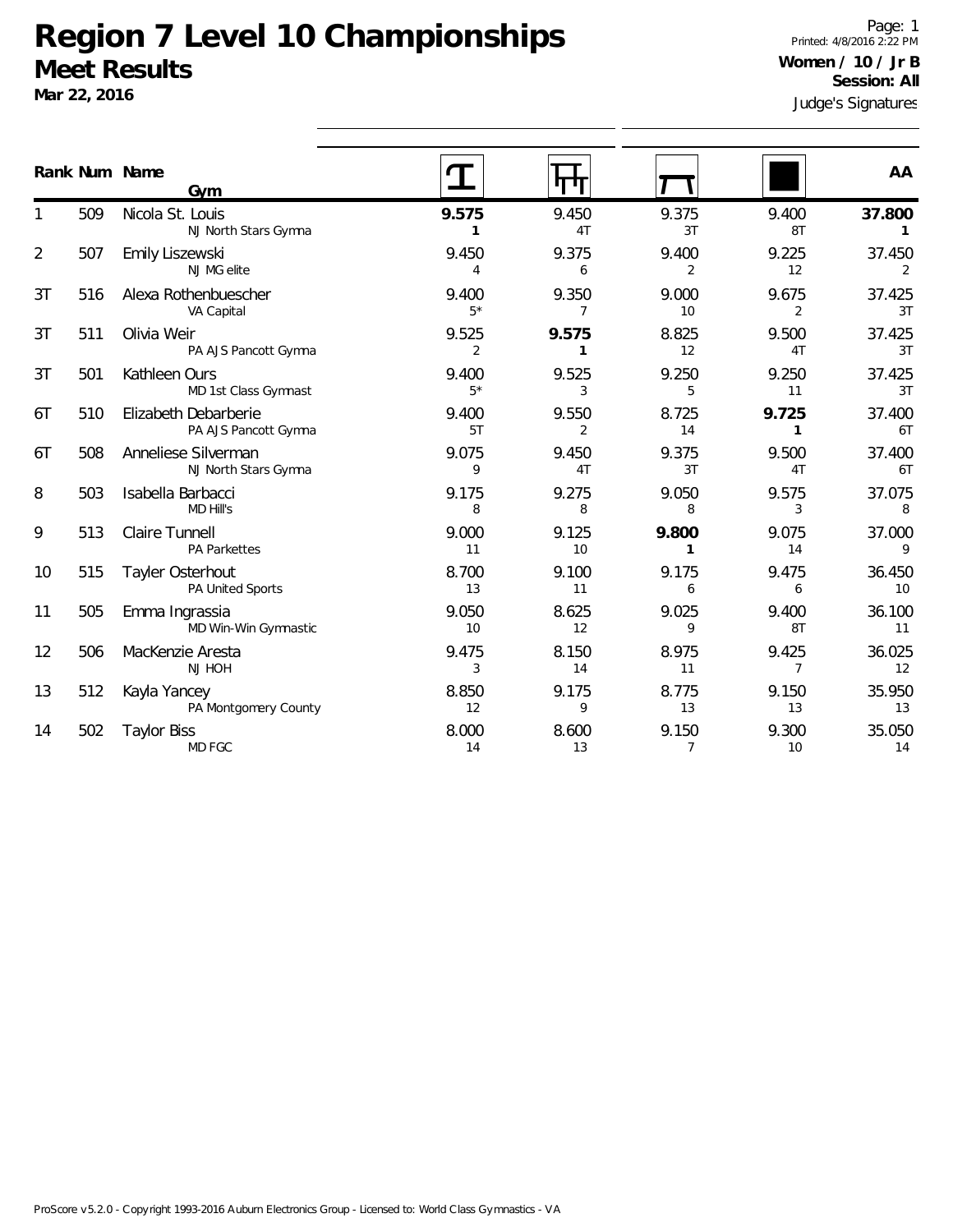**Mar 22, 2016**

Judge's Signatures Page: 1 Printed: 4/7/2016 2:42:04 PM **Women / 10 / Jr C Session: 1**

|                |     | Rank Num Name<br>Gym                       |                       |                         |                       |                       | AA                       |
|----------------|-----|--------------------------------------------|-----------------------|-------------------------|-----------------------|-----------------------|--------------------------|
| 1              | 120 | Jessica Hutchinson<br>PA Silvia's Gymnasti | 9.625<br>$\mathbf{1}$ | 9.300<br>7 <sub>T</sub> | 9.650<br>$\mathbf{1}$ | 9.700<br>$\mathbf{1}$ | 38.275<br>$\mathbf{1}$   |
| $\overline{2}$ | 131 | Elexis Edwards<br>VA VIGS                  | 9.600<br>2            | 9.275<br>9T             | 9.450<br>2            | 9.575<br>2            | 37.900<br>2              |
| 3              | 130 | Raena Worley<br>VA Techniques              | 9.250<br>9            | 9.575<br>1T             | 9.375<br>4            | 9.350<br>7T           | 37.550<br>3              |
| 4              | 129 | Elinor Rogers<br>VA Paragon                | 9.350<br>6            | 9.350<br>5T             | 9.350<br>5T           | 9.350<br>7T           | 37.400<br>4              |
| 5              | 110 | Emma Itoh<br>NJ North Stars Gymna          | 9.300<br>7T           | 9.275<br>9T             | 9.425<br>3            | 9.375<br>6            | 37.375<br>5              |
| 6              | 116 | Abbie Pierson<br>PA Gymkhana               | 9.525<br>3            | 9.200<br>13T            | 9.000<br>17T          | 9.350<br>7T           | 37.075<br>6              |
| 7              | 102 | Natalie Cross<br>MD Hill's                 | 9.200<br>11           | 9.575<br>1T             | 9.100<br>13T          | 9.125<br>16           | 37.000<br>$\overline{7}$ |
| 8              | 128 | Amanda Stevahn<br>VA Gymstrada             | 9.175<br>12           | 9.250<br>11T            | 9.100<br>13T          | 9.400<br>4T           | 36.925<br>8              |
| 9              | 121 | Kendall Whitman<br>PA Silvia's Gymnasti    | 9.225<br>10           | 9.075<br>15             | 9.100<br>13T          | 9.500<br>3            | 36.900<br>9              |
| 10             | 125 | Tamara Thomas<br>VA Apollo                 | 9.100<br>13           | 9.350<br>5T             | 9.125<br>12           | 9.300<br>10           | 36.875<br>10             |
| 11             | 126 | Sydney Smith<br>VA Capital                 | 9.075<br>14T          | 9.300<br>7T             | 8.950<br>20           | 9.175<br><b>14T</b>   | 36.500<br>11             |
| 12T            | 122 | Jenna Ferguson<br>PA Skyline Gymnastic     | 9.400<br>5            | 8.750<br>20T            | 9.350<br>5T           | 8.700<br>24           | 36.200<br>12T            |
| 12T            | 124 | Emily Cyphers<br>PA X-Cel Gymnastics       | 9.300<br>7T           | 9.000<br>17             | 8.800<br>22           | 9.100<br>17           | 36.200<br>12T            |
| 14             | 115 | Madelynn Lacoe<br>PA Girls CO-OP gymna     | 9.000<br>17           | 8.750<br>20T            | 9.000<br>17T          | 9.275<br>11           | 36.025<br>14             |
| 15             | 106 | Isabella Magnelli<br>NJ ENA                | 9.050<br>16           | 8.525<br>25             | 9.225<br>8T           | 9.175<br><b>14T</b>   | 35.975<br>15             |
| 16T            | 109 | Tiara DeTommaso<br>NJ North Stars Gymna    | 9.075<br>14T          | 9.250<br>11T            | 9.225<br>8T           | 8.300<br>27           | 35.850<br>16T            |
| 16T            | 118 | Katie Fitzpatrick<br>PA Parkettes          | 8.600<br>25T          | 9.200<br>13T            | 9.175<br>11           | 8.875<br>23           | 35.850<br>16T            |
| 18             | 119 | Megan Link<br>PA Parkettes                 | 9.425<br>4            | 8.625<br>24             | 8.350<br>26T          | 9.400<br>4T           | 35.800<br>18             |
| 19             | 112 | Susannah Balderstone<br>NJ TNT Elite       | 8.600<br>25T          | 9.025<br>16             | 9.025<br>16           | 9.050<br>18           | 35.700<br>19             |
| 20             | 123 | Olivia Barr<br>PA Uzelac                   | 8.900<br><b>18T</b>   | 8.800<br>19             | 9.350<br>5T           | 8.575<br>25           | 35.625<br>20             |
| 21             | 117 | Krista Zultevicz<br>PA Northeast Gymnast   | 8.200<br>27           | 9.400<br>3              | 9.225<br>8T           | 8.450<br>26           | 35.275<br>21             |
| 22             | 127 | Katelyn Canales<br>VA Excalibur            | 8.700<br>24           | 9.375<br>4              | 8.100<br>28           | 8.975<br><b>19T</b>   | 35.150<br>22             |
| 23             | 107 | Leah Nitzan<br>NJ ENA                      | 8.800<br>21T          | 8.675<br>22             | 8.350<br>26T          | 9.225<br>13           | 35.050<br>23             |
| 24             | 104 | <b>Alexis Rogers</b><br><b>NJ Action</b>   | 8.750<br>23           | 8.250<br>27T            | 9.000<br>17T          | 8.975<br>19T          | 34.975<br>24             |
| 25             | 103 | Vanessa Deniz<br>NJ ACE NJ                 | 8.900<br><b>18T</b>   | 8.300<br>26             | 8.450<br>25           | 9.250<br>12           | 34.900<br>25             |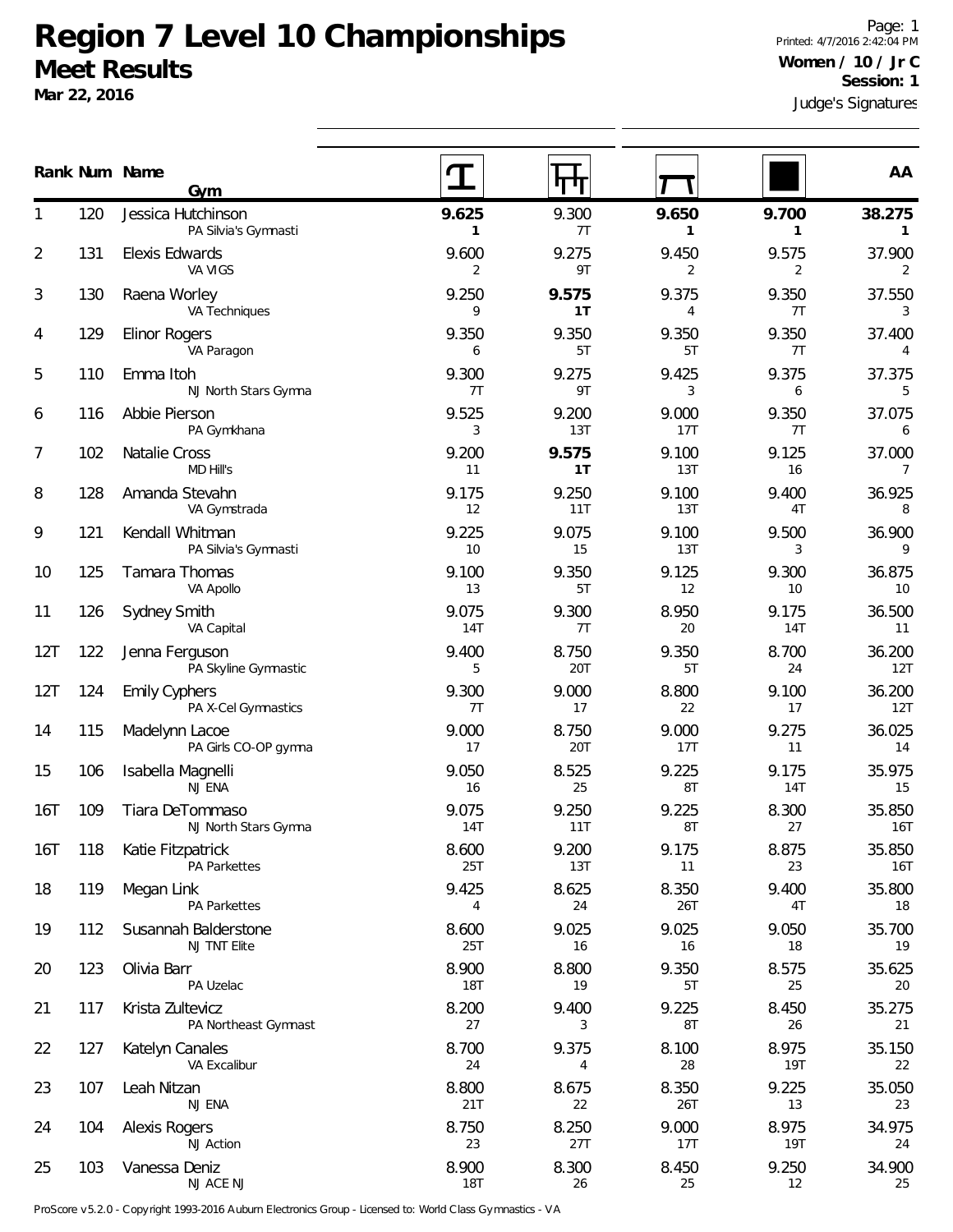|    |     | Rank Num Name<br>Gvm            |                     |              |             |             | AA           |
|----|-----|---------------------------------|---------------------|--------------|-------------|-------------|--------------|
| 26 | 108 | Colleen Addario<br>NJ HOH       | 8.900<br><b>18T</b> | 8.250<br>27T | 8.750<br>23 | 8.900<br>22 | 34.800<br>26 |
| 27 | 111 | Alexandra Panetta<br>NJ Premier | 8.800<br>21T        | 8.875<br>18  | 8.650<br>24 | 8.075<br>28 | 34.400<br>27 |
| 28 | 114 | Montana Muller<br>PA Force      | 7.800<br>28         | 8.650<br>23  | 8.850<br>21 | 8.950<br>21 | 34.250<br>28 |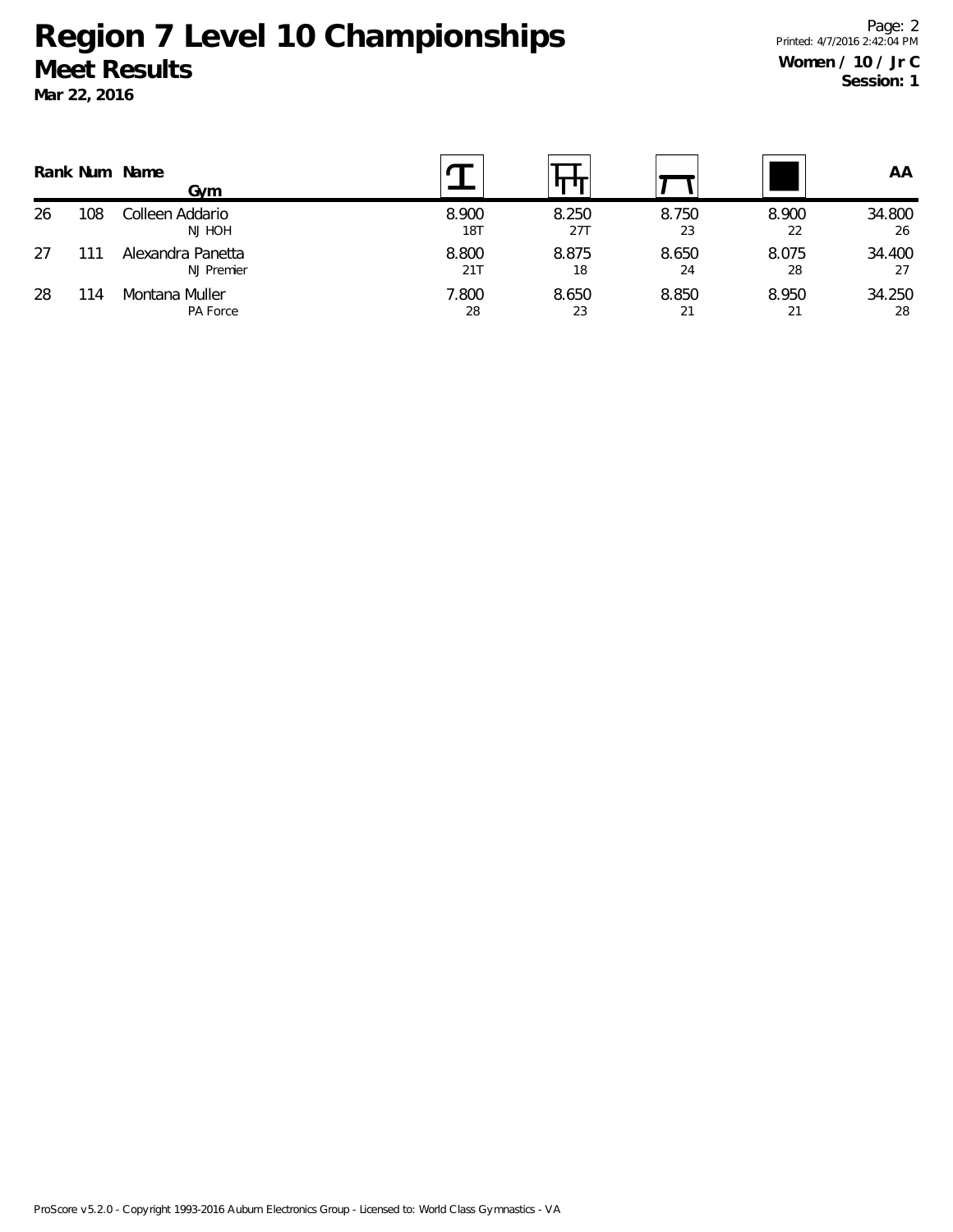**Mar 22, 2016**

Judge's Signatures Page: 1 Printed: 4/9/2016 6:33:41 PM **Women / 10 / Jr D Session: All**

|                |     | Rank Num Name<br>Gym                      |                         | प्राप्त                 |                         |                         | AA                       |
|----------------|-----|-------------------------------------------|-------------------------|-------------------------|-------------------------|-------------------------|--------------------------|
|                | 206 | Kylie Piringer<br>NJ ENA Paramus          | 9.300<br>$\mathbf{1}$   | 9.600<br>$\overline{2}$ | 9.450<br>$\overline{2}$ | 9.650<br>1              | 38.000<br>$\mathbf{1}$   |
| $\overline{2}$ | 205 | Ariyana Agarwala<br>NJ Action             | 9.150<br>2T             | 9.375<br>4              | 9.325<br>3              | 9.375<br>6              | 37.225<br>2              |
| 3              | 214 | Zoe Schweitzer<br>PA X-Cel Gymnastics     | 8.900<br>12             | 9.775<br>1              | 8.825<br>11             | 9.550<br>3              | 37.050<br>3              |
| 4              | 210 | Molly Frack<br><b>PA Parkettes</b>        | 9.100<br>6              | 9.000<br>8              | 9.200<br>7              | 9.600<br>2              | 36.900<br>$\overline{4}$ |
| 5              | 209 | Kianna Yancey<br>PA Montgomery County     | 9.000<br>8T             | 9.250<br>5              | 9.300<br>4T             | 9.300<br>$\overline{7}$ | 36.850<br>5              |
| 6              | 208 | Keaghan Schafer<br>PA Butler Hy-Flyers    | 9.000<br>8T             | 8.925<br>9              | 9.150<br>8              | 9.450<br>5              | 36.525<br>6              |
| 7              | 204 | Sarah Penuela-wermers<br>MD Hill's        | 8.925<br>11             | 8.800<br>11             | 9.550<br>1              | 9.025<br>10             | 36.300<br>$\overline{7}$ |
| 8              | 213 | Amy Krueger<br>PA X-Cel Gymnastics        | 9.125<br>4T             | 8.525<br>14             | 9.100<br>9              | 9.250<br>8T             | 36.000<br>8              |
| 9              | 215 | Angelica Labat<br>VA Ocean Tumblers       | 9.050<br>$\overline{7}$ | 8.750<br>12             | 8.550<br>12             | 9.500<br>$\overline{4}$ | 35.850<br>9              |
| 10             | 201 | Hannah Munnelly<br><b>MD Docksiders</b>   | 9.000<br>8T             | 9.500<br>3              | 9.250<br>6              | 8.050<br>15             | 35.800<br>10             |
| 11             | 207 | Katherine McGowan<br>NJ North Stars Gymna | 9.125<br>4 <sub>T</sub> | 9.075<br>6T             | 8.500<br>13             | 8.925<br>11             | 35.625<br>11             |
| 12             | 203 | Josephine Thomas<br>MD Frederick Gymnast  | 9.150<br>2T             | 8.550<br>13             | 8.450<br>14             | 9.250<br>8T             | 35.400<br>12             |
| 13             | 212 | Abbigail Paterson<br>PA Prestige          | 8.150<br>15             | 8.850<br>10             | 9.300<br>4T             | 8.400<br>13             | 34.700<br>13             |
| 14             | 202 | Lauren Bolen<br>MD Frederick Gymnast      | 8.750<br>14             | 9.075<br>6T             | 7.750<br>15             | 8.800<br>12             | 34.375<br>14             |
| 15             | 211 | Alyssa Brubaker<br>PA Prestige            | 8.800<br>13             | 7.950<br>15             | 8.900<br>10             | 8.300<br>14             | 33.950<br>15             |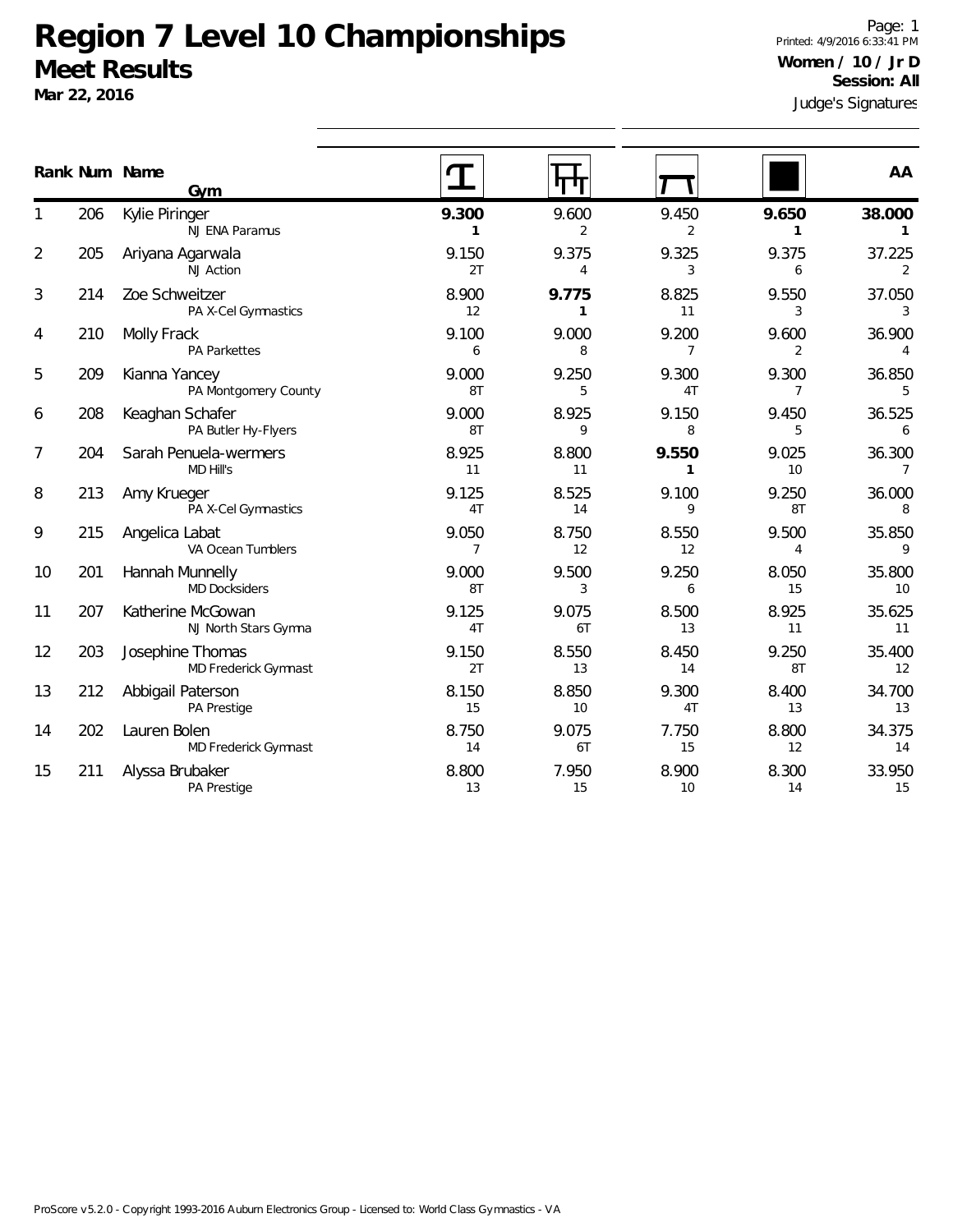Judge's Signatures Page: 1 Printed: 4/9/2016 6:34:06 PM **Women / 10 / Jr E Session: All**

|     |     | Rank Num Name                             |                         |                       |                       |                       | AA                       |
|-----|-----|-------------------------------------------|-------------------------|-----------------------|-----------------------|-----------------------|--------------------------|
|     |     | Gym                                       |                         |                       |                       |                       |                          |
| 1   | 228 | Shealyn Luksik<br>PA X-Cel Gymnastics     | 9.300<br>4T             | 9.700<br>$\mathbf{1}$ | 9.600<br>$\mathbf{1}$ | 9.325<br>6T           | 37.925<br>$\mathbf{1}$   |
| 2   | 229 | <b>Charlise Doctor</b><br>VA Excalibur    | 9.425<br>$\mathbf{1}$   | 9.625<br>2            | 8.975<br>9            | 9.525<br>2            | 37.550<br>2              |
| 3   | 217 | Rebekah Jenkins<br><b>MD Docksiders</b>   | 9.300<br>4T             | 9.350<br>3            | 9.275<br>3            | 9.150<br>9            | 37.075<br>3              |
| 4   | 220 | <b>Tess Muir</b><br>NJ ENA Paramus        | 9.325<br>3              | 9.175<br>5            | 9.375<br>2            | 9.125<br><b>10T</b>   | 37.000<br>4              |
| 5   | 219 | Julianna Roland<br>NJ Cherry Hill         | 9.225<br>8T             | 9.300<br>4            | 9.250<br>4            | 9.125<br><b>10T</b>   | 36.900<br>5              |
| 6   | 224 | Mia Betancourt<br>PA Berks                | 9.400<br>$\overline{2}$ | 9.075<br>6            | 8.875<br>11           | 9.450<br>4            | 36.800<br>6              |
| 7   | 234 | Megan Miles<br>WV Gym Nest                | 9.175<br>10             | 9.000<br>7T           | 9.150<br>5            | 9.350<br>5            | 36.675<br>$\overline{7}$ |
| 8T  | 231 | Leah Smith<br>VA Gymstrada                | 8.900<br>13T            | 8.850<br>$11*$        | 9.000<br>8            | 9.550<br>$\mathbf{1}$ | 36.300<br>8T             |
| 8T  | 221 | Shannon Gregory<br>NJ Head Over Heels     | 9.300<br>4T             | 8.850<br>$11*$        | 8.850<br>12           | 9.300<br>8            | 36.300<br>8T             |
| 10  | 233 | Emma Dums<br>VA Techniques                | 9.225<br>8T             | 8.775<br>15           | 8.900<br>10           | 8.950<br>15           | 35.850<br>10             |
| 11T | 218 | Alexandra Cucich<br><b>NJ Action</b>      | 9.275<br>$\overline{7}$ | 8.550<br>16           | 8.500<br>16           | 9.500<br>3            | 35.825<br>11T            |
| 11T | 225 | Alicia Hinnebusch<br>PA Pittsburgh Norths | 8.925<br>12             | 8.800<br>14           | 9.050<br>6T           | 9.050<br>12T          | 35.825<br>11T            |
| 13  | 227 | Paige Bachner<br>PA X-Cel Gymnastics      | 8.900<br>13T            | 8.925<br>10           | 8.650<br>13T          | 9.325<br>6T           | 35.800<br>13             |
| 14  | 232 | Dominique Boothe<br>VA Techniques         | 9.025<br>11             | 8.975<br>9            | 8.400<br>17           | 9.050<br>12T          | 35.450<br>14             |
| 15T | 230 | Shea Whitehurst<br>VA G-Force             | 8.675<br>16T            | 8.150<br>17           | 9.050<br>6T           | 8.975<br>14           | 34.850<br>15T            |
| 15T | 226 | <b>Ivy Barley</b><br>PA Prestige          | 8.700<br>15             | 9.000<br>7T           | 8.650<br>13T          | 8.500<br>17           | 34.850<br>15T            |
| 17  | 223 | Samantha Henry<br>PA ASAP                 | 8.675<br>16T            | 8.825<br>13           | 8.625<br>15           | 8.600<br>16           | 34.725<br>17             |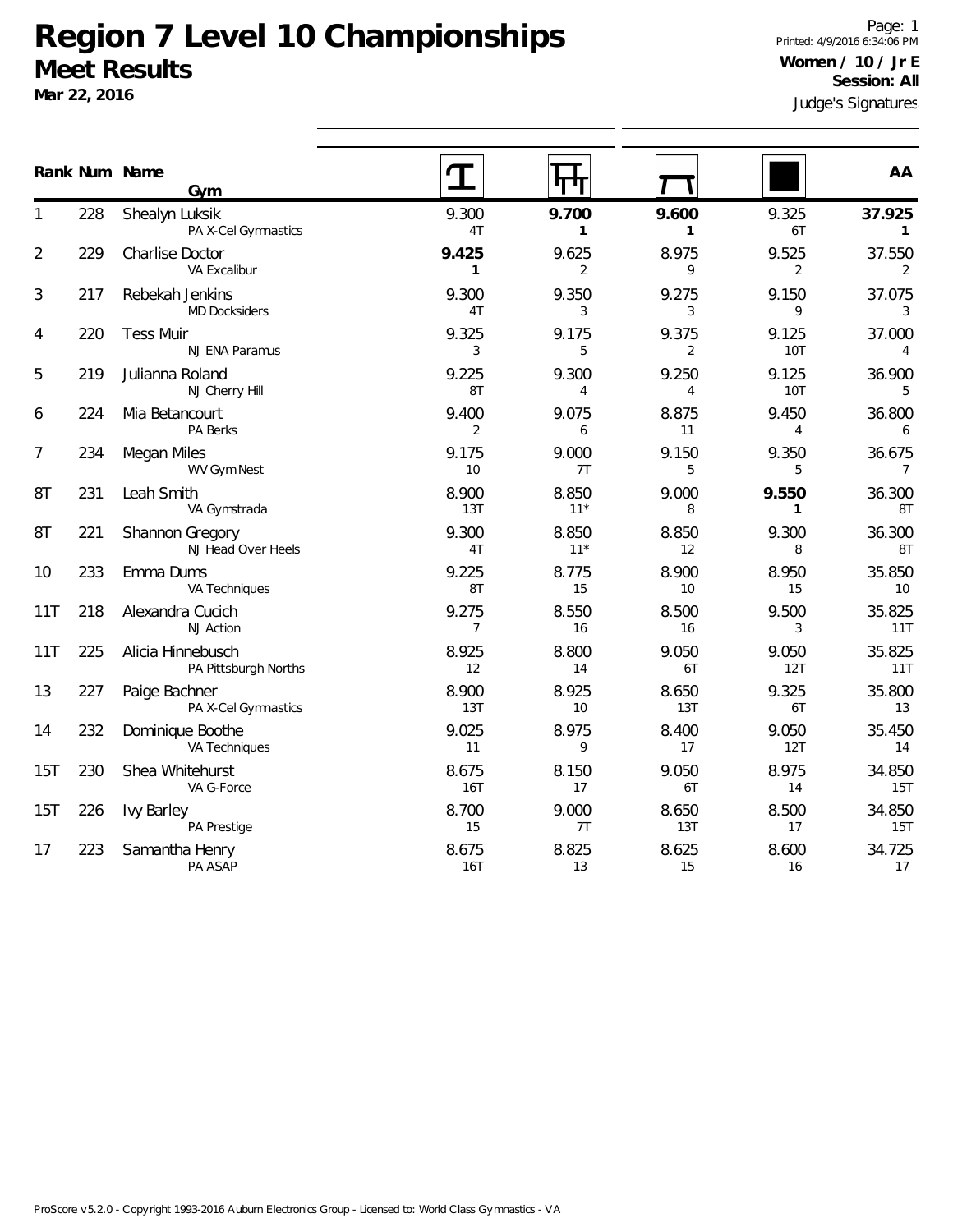**Mar 22, 2016**

Judge's Signatures Page: 1 Printed: 4/8/2016 12:10 PM **Women / 10 / Jr F Session: All**

|                |     | Rank Num Name<br>Gym                        |                     |                       |                       |                         | AA                       |
|----------------|-----|---------------------------------------------|---------------------|-----------------------|-----------------------|-------------------------|--------------------------|
|                | 429 | Kaylee Quinn<br>NJ North Stars Gymna        | 9.625<br>2          | 9.675<br>2            | 9.675<br>$\mathbf{1}$ | 9.550<br>$\overline{7}$ | 38.525<br>$\mathbf{1}$   |
| $\overline{2}$ | 427 | Samantha Davis<br>NJ North Stars Gymna      | 9.350<br>12         | 9.550<br>4            | 9.350<br>6T           | 9.600<br>$\overline{4}$ | 37.850<br>2              |
| 3              | 421 | Ariana Castrence<br>MD Unique               | 9.550<br>3T         | 9.475<br>6            | 9.300<br>8T           | 9.425<br>11T            | 37.750<br>3              |
| 4T             | 441 | Haley Brechwald<br>VA Capital               | 9.450<br>5T         | 9.025<br>16T          | 9.400<br>3            | 9.625<br>2T             | 37.500<br>4T             |
| 4T             | 424 | Mei Li Costa<br>NJ Arena                    | 9.300<br>14         | 9.450<br>7T           | 9.550<br>2            | 9.200<br>20T            | 37.500<br>4T             |
| 6              | 446 | Kourtney Chinnery<br>VA World Class         | 9.400<br>10         | 9.325<br>10           | 9.125<br>14           | 9.625<br>2T             | 37.475<br>6              |
| 7              | 426 | Simone Banen<br>NJ North Stars Gymna        | 9.100<br>18         | 9.700<br>$\mathbf{1}$ | 9.300<br>8T           | 9.350<br>14T            | 37.450<br>$\overline{7}$ |
| 8              | 430 | Olivia Moss Raymond<br>NJ North Stars Gymna | 9.450<br>5T         | 9.600<br>3            | 8.700<br>20T          | 9.675<br>$\mathbf{1}$   | 37.425<br>8              |
| 9T             | 418 | Sara-Marie Ellis<br>MD FGC                  | 9.450<br>$5*$       | 9.250<br>11           | 8.950<br>15T          | 9.575<br>5T             | 37.225<br>9T             |
| 9T             | 425 | Alexsis Rubio<br>NJ Arena                   | 9.450<br>$5*$       | 9.050<br>15           | 9.350<br>6T           | 9.375<br>13             | 37.225<br>9T             |
| 11             | 431 | Stephanie Tripodi<br>NJ North Stars Gymna   | 9.375<br>11         | 9.425<br>9            | 8.800<br>19           | 9.575<br>5T             | 37.175<br>11             |
| 12             | 445 | Deja Chambliss<br>VA Richmond Olympiad      | 9.550<br>3T         | 9.450<br>7T           | 8.700<br>20T          | 9.175<br>22             | 36.875<br>12             |
| 13             | 439 | Carly Kosanovich<br>PA X-Cel Gymnastics     | 9.175<br>16         | 9.525<br>5            | 8.600<br>22           | 9.500<br>8              | 36.800<br>13             |
| 14             | 438 | Mackenzie Black<br>PA United Sports         | 9.800<br>1          | 8.375<br>25           | 8.950<br>15T          | 9.475<br>9              | 36.600<br>14             |
| 15             | 437 | <b>Emily Wojcik</b><br>PA Silvia's Gymnasti | 8.850<br>23T        | 9.150<br>13           | 9.150<br>13           | 9.300<br>16T            | 36.450<br>15             |
| 16             | 423 | Jacie Vandezilver<br><b>NJ</b> Action       | 9.000<br>21         | 8.775<br>20           | 9.200<br>12           | 9.300<br>16T            | 36.275<br>16             |
| 17             | 440 | <b>Ashley Duke</b><br>VA Apollo             | 8.900<br>22         | 9.200<br>12           | 8.950<br>15T          | 9.200<br>20T            | 36.250<br>17             |
| 18             | 434 | Rachel Hornung<br>PA Pittsburgh Norths      | 9.450<br>5T         | 8.700<br>21           | 9.375<br>4T           | 8.700<br>27             | 36.225<br>18             |
| 19             | 442 | Cameron Hall<br>VA GMS                      | 9.225<br>15         | 9.025<br>16T          | 8.475<br>23           | 9.450<br>10             | 36.175<br>19             |
| 20             | 422 | Melissa Astarita<br>NJ Action               | 9.325<br>13         | 8.650<br>22T          | 9.375<br>4T           | 8.725<br>26             | 36.075<br>20             |
| 21             | 428 | Mariella Miele<br>NJ North Stars Gymna      | 9.125<br>17         | 8.875<br>18           | 9.275<br>10           | 8.325<br>28             | 35.600<br>21             |
| 22             | 419 | Sydney Wrighte<br><b>MD Hill's</b>          | 9.025<br><b>19T</b> | 8.650<br>22T          | 8.825<br>18           | 8.925<br>24             | 35.425<br>22             |
| 23             | 444 | Rose Fanara<br>VA Paragon                   | 8.650<br>26         | 9.100<br>14           | 8.050<br>27           | 9.350<br><b>14T</b>     | 35.150<br>23             |
| 24             | 443 | Mackenzie Kennedy<br>VA GMS                 | 8.800<br>25         | 8.550<br>24           | 8.150<br>25T          | 9.425<br>11T            | 34.925<br>24             |
| 25             | 432 | Emma Blackburn<br>NJ TNT Elite              | 8.850<br>23T        | 8.850<br>19           | 8.150<br>25T          | 9.025<br>23             | 34.875<br>25             |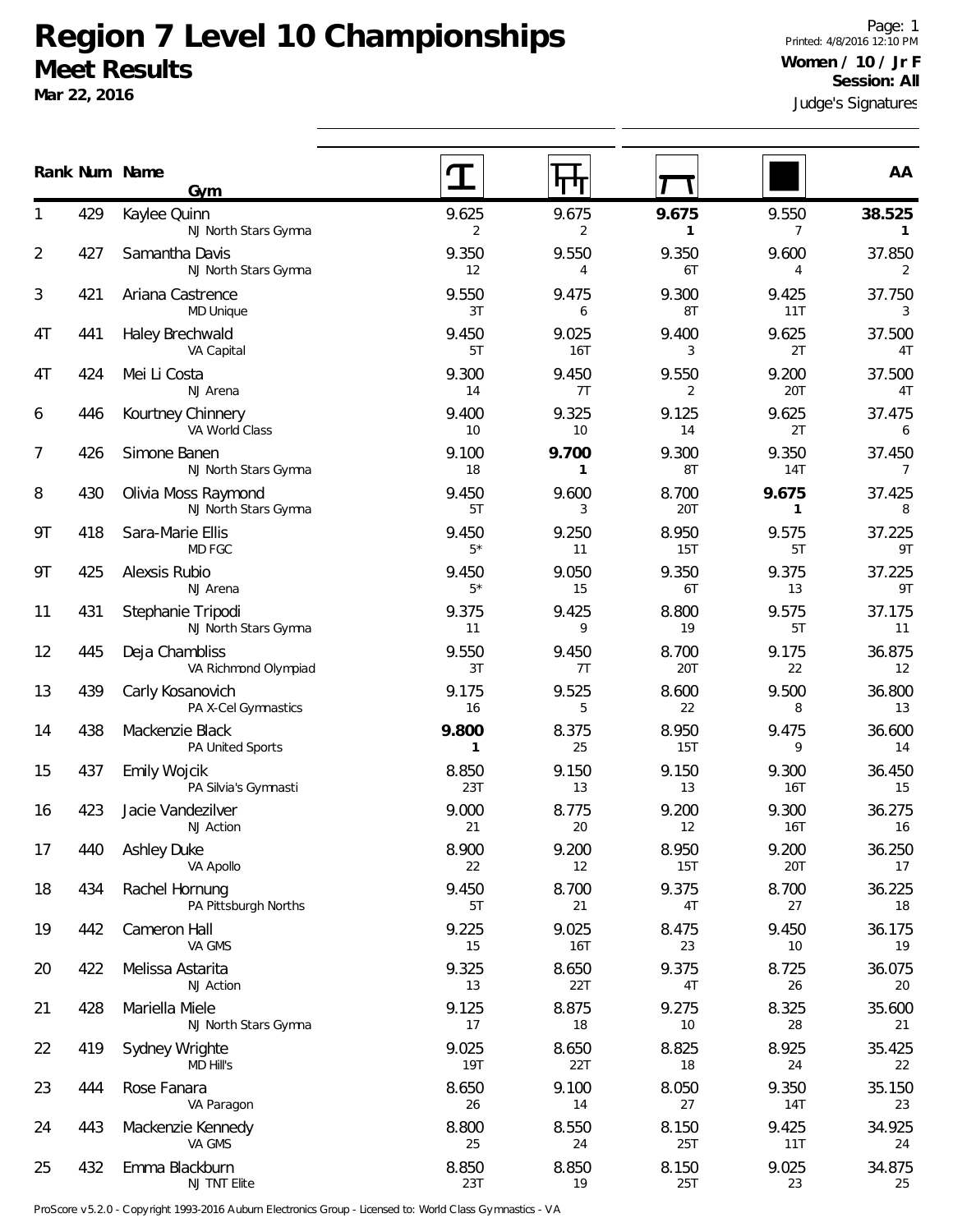|    |     | Rank Num Name<br>Gvm                   |              |             |             |                     | AA           |
|----|-----|----------------------------------------|--------------|-------------|-------------|---------------------|--------------|
| 26 | 433 | Kiley Robatin<br>PA ASAP               | 9.025<br>19T | 7.700<br>26 | 9.250       | 8.800<br>25         | 34.775<br>26 |
| 27 | 435 | Carly Bingaman<br>PA Silvia's Gymnasti | 8.350<br>27  | 7.600<br>27 | 8.450<br>24 | 9.225<br><b>18T</b> | 33.625<br>27 |
| 28 | 420 | Lena Morant<br>MD SSB                  | 0.000<br>28  | 0.000<br>28 | 0.000<br>28 | 9.225<br><b>18T</b> | 9.225<br>28  |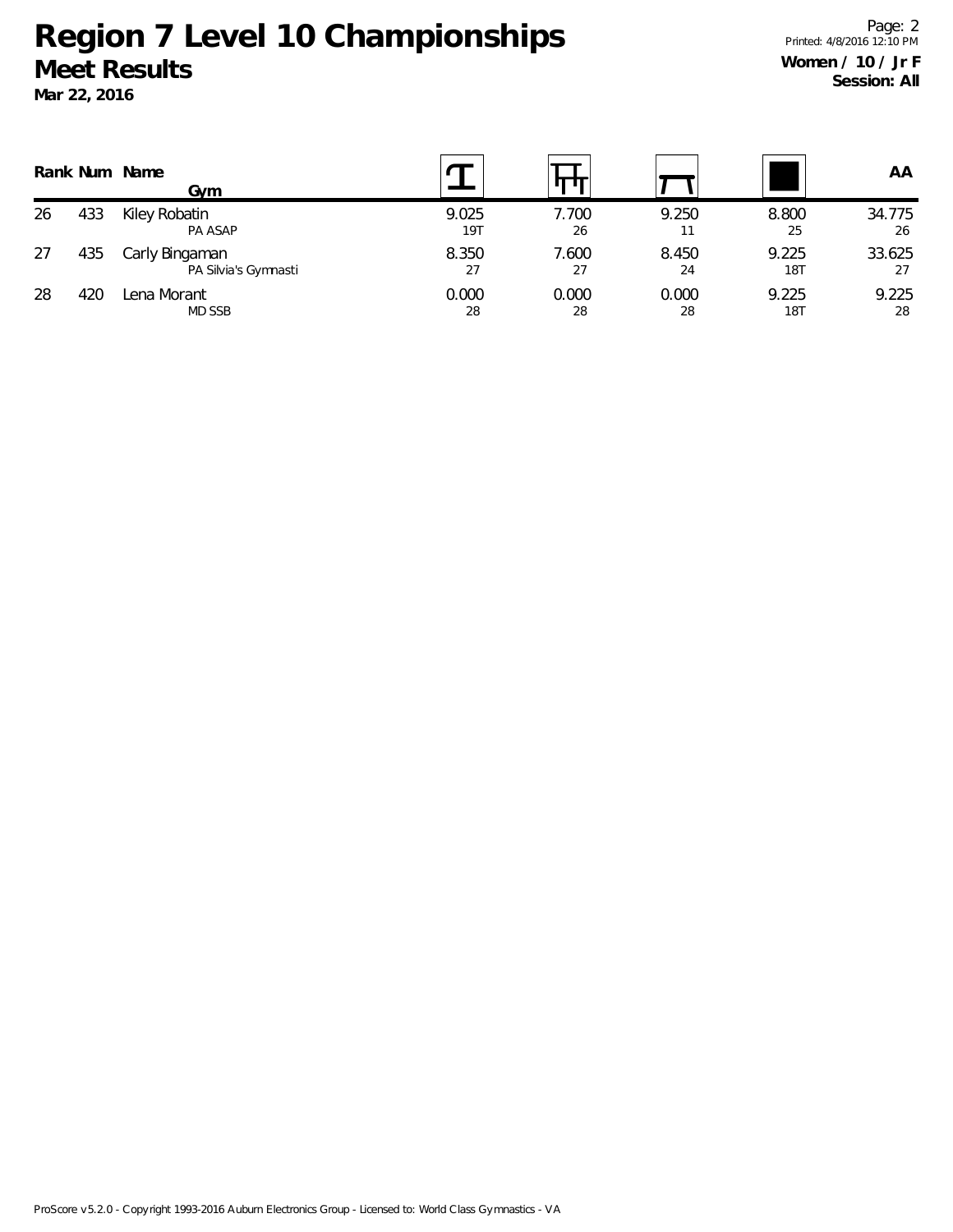Judge's Signatures Page: 1 Printed: 4/7/2016 2:42:35 PM **Women / 10 / Sr A Session: 1**

|    | Rank Num Name | Gym                                    |                     |                         |                       |                          | AA                       |
|----|---------------|----------------------------------------|---------------------|-------------------------|-----------------------|--------------------------|--------------------------|
|    | 138           | Rachael Lukacs<br>NJ North Stars Gymna | 9.850<br>1          | 9.650<br>1 <sub>T</sub> | 9.525<br>2            | 9.600<br>$\overline{4}$  | 38.625<br>$\mathbf{1}$   |
| 2  | 140           | Natalie Wojcik<br>PA Berks             | 9.575<br>4          | 9.550<br>5              | 9.475<br>3T           | 9.650<br>2T              | 38.250<br>2              |
| 3  | 147           | Taylor Lawson<br>PA Parkettes          | 9.525<br>6          | 9.300<br>10             | 9.400<br>7T           | 9.725<br>$\mathbf{1}$    | 37.950<br>3              |
| 4  | 156           | Delaney Garin<br>VA Capital            | 9.400<br>9T         | 9.525<br>6              | 9.475<br>3T           | 9.525<br>$7\overline{ }$ | 37.925<br>$\overline{4}$ |
| 5  | 149           | Josie Angeny<br>PA Prestige            | 9.500<br>7          | 9.400<br>9              | 9.550<br>$\mathbf{1}$ | 9.375<br>13              | 37.825<br>5              |
| 6T | 134           | Mikaela Meyer<br>MD FGC                | 9.550<br>5          | 9.600<br>$3*$           | 9.000<br>19           | 9.500<br>8               | 37.650<br>6T             |
| 6T | 143           | Olivia Miller<br>PA Gymkhana           | 9.400<br>9T         | 9.600<br>$3*$           | 9.200<br>13T          | 9.450<br>9               | 37.650<br>6T             |
| 8  | 142           | Hope Masiado<br>PA Girls CO-OP gymna   | 9.150<br>15         | 9.650<br>1T             | 9.400<br>7T           | 9.300<br>14              | 37.500<br>8              |
| 9  | 152           | Jacqueline Terpak<br>PA Prestige       | 9.650<br>2          | 8.850<br>15             | 9.325<br>9T           | 9.550<br>5T              | 37.375<br>9              |
| 10 | 153           | Paige Apperson<br>PA Silvia's Gymnasti | 9.600<br>3          | 8.700<br>18             | 9.325<br>9T           | 9.650<br>2T              | 37.275<br>10             |
| 11 | 133           | Hannah Baddick<br>MD FGC               | 9.300<br>12T        | 9.150<br>13             | 9.200<br>13T          | 9.550<br>5T              | 37.200<br>11             |
| 12 | 155           | Ellie Beckman<br>VA Capital            | 9.225<br>14         | 9.275<br>11T            | 8.975<br>20T          | 9.425<br>10T             | 36.900<br>12             |
| 13 | 157           | Nya Reed<br>VA Capital                 | 9.475<br>8          | 8.600<br>20             | 9.300<br>11T          | 9.425<br>10T             | 36.800<br>13             |
| 14 | 135           | <b>Allison Frommer</b><br>MD Hill's    | 8.925<br>16         | 9.500<br>$\overline{7}$ | 9.050<br>18           | 9.200<br>17T             | 36.675<br>14             |
| 15 | 132           | Maria Ramsey<br><b>MD Docksiders</b>   | 9.375<br>11         | 8.325<br>22             | 9.125<br>16           | 9.425<br>10T             | 36.250<br>15             |
| 16 | 136           | Chelsea Baker<br>NJ ACE NJ             | 8.650<br>21T        | 9.475<br>8              | 8.650<br>23           | 9.275<br>15T             | 36.050<br>16             |
| 17 | 139           | Shantel Springer<br>PA Arcadia         | 8.850<br>17T        | 8.625<br>19             | 9.100<br>17           | 9.275<br>15T             | 35.850<br>17             |
| 18 | 158           | <b>Alison Grass</b><br>VA Excalibur    | 8.650<br>21T        | 9.275<br>11T            | 9.175<br>15           | 8.700<br>25              | 35.800<br>18             |
| 19 | 151           | <b>Taylor Sell</b><br>PA Prestige      | 8.850<br>17T        | 7.800<br>24             | 9.450<br>5            | 8.950<br>23              | 35.050<br>19             |
| 20 | 144           | Sara Bell<br>PA Lions Gymnastics       | 8.550<br>26         | 8.350<br>21             | 8.975<br>20T          | 9.100<br>20              | 34.975<br>20             |
| 21 | 160           | Ashleigh Turek<br>VA World Class       | 8.750<br><b>19T</b> | 8.925<br>14             | 8.700<br>22           | 8.550<br>26              | 34.925<br>21             |
| 22 | 154           | Morgan Gossard<br>PA Uzelac            | 8.750<br><b>19T</b> | 8.825<br>16             | 8.225<br>25           | 9.050<br>21              | 34.850<br>22             |
| 23 | 146           | Brooke Jacobi<br>PA Parkettes          | 8.625<br>23         | 8.100<br>23             | 8.550<br>24           | 9.200<br>17T             | 34.475<br>23             |
| 24 | 148           | Analise Vaccari<br>PA Parkettes        | 8.600<br>24T        | 8.750<br>17             | 8.200<br>26           | 8.200<br>28              | 33.750<br>24             |
| 25 | 145           | Sophia Febbraro<br>PA Parkettes        | 0.000<br>28T        | 0.000<br>25T            | 9.425<br>6            | 9.025<br>22              | 18.450<br>25             |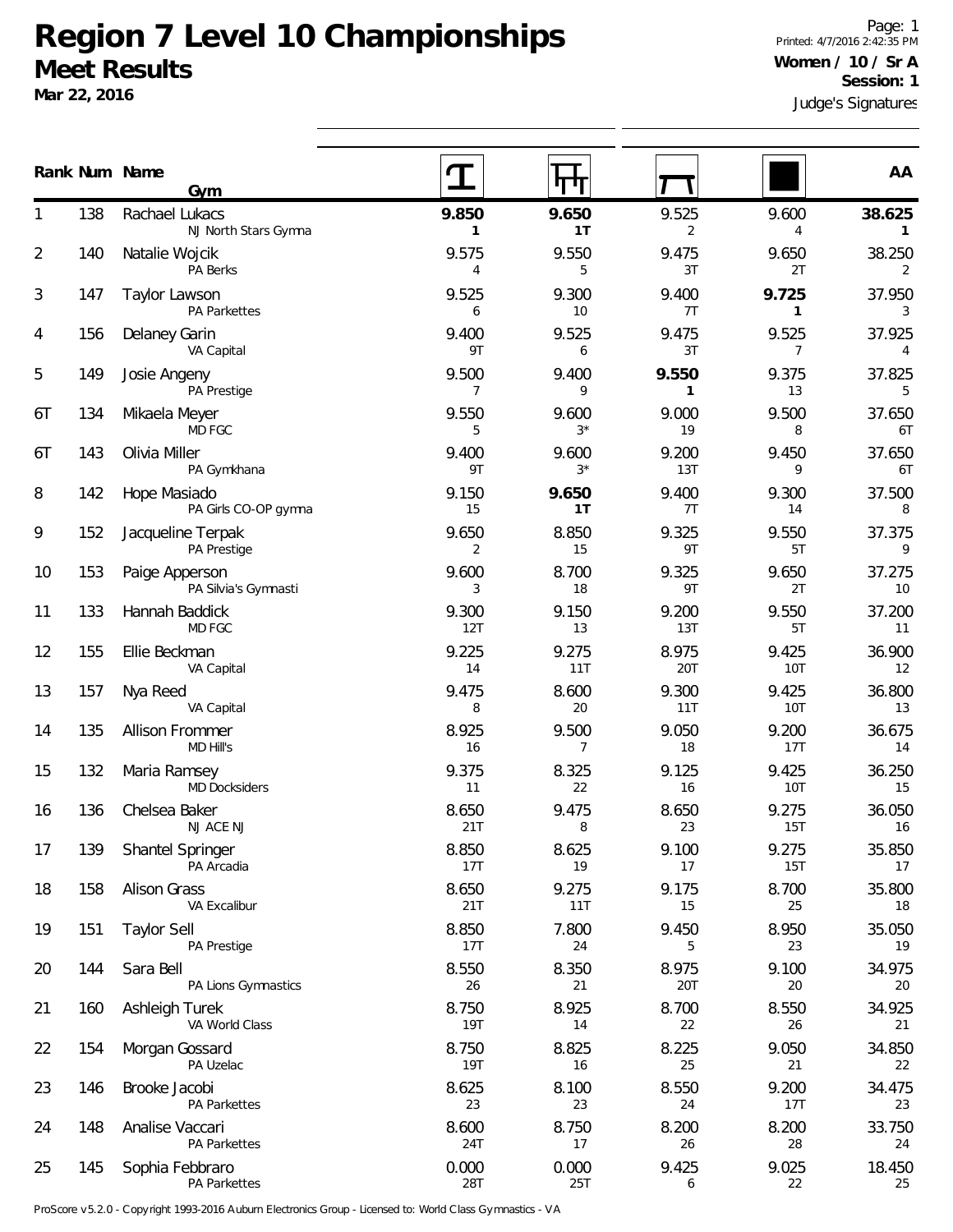**Num Name Rank AA Gym** 159 Lauren Winkler VA Paragon 8.450 0.000 9.300 0.000 17.750 27 25T 11T 29T 26 26 161 Lilja Olafsdottir WV Gym Nest 8.600 0.000 <u>...</u> 8.375 16.975 24T 25T 27T 27 27 27 27 141 Savanna Urick PA Butler Hy-Flyers 9.300 0.000 0.000 0.000 9.300 12T 25T 27T 29T 28 28 150 Mackenzie Horn PA Prestige 0.000 0.000 0.000 9.150 9.150 28T 25T 27T 19 29 29 137 Claudia Dibenedetto NJ ACE NJ 0.000 0.000 0.000 8.725 8.725 28T 25T 27T 24 30 30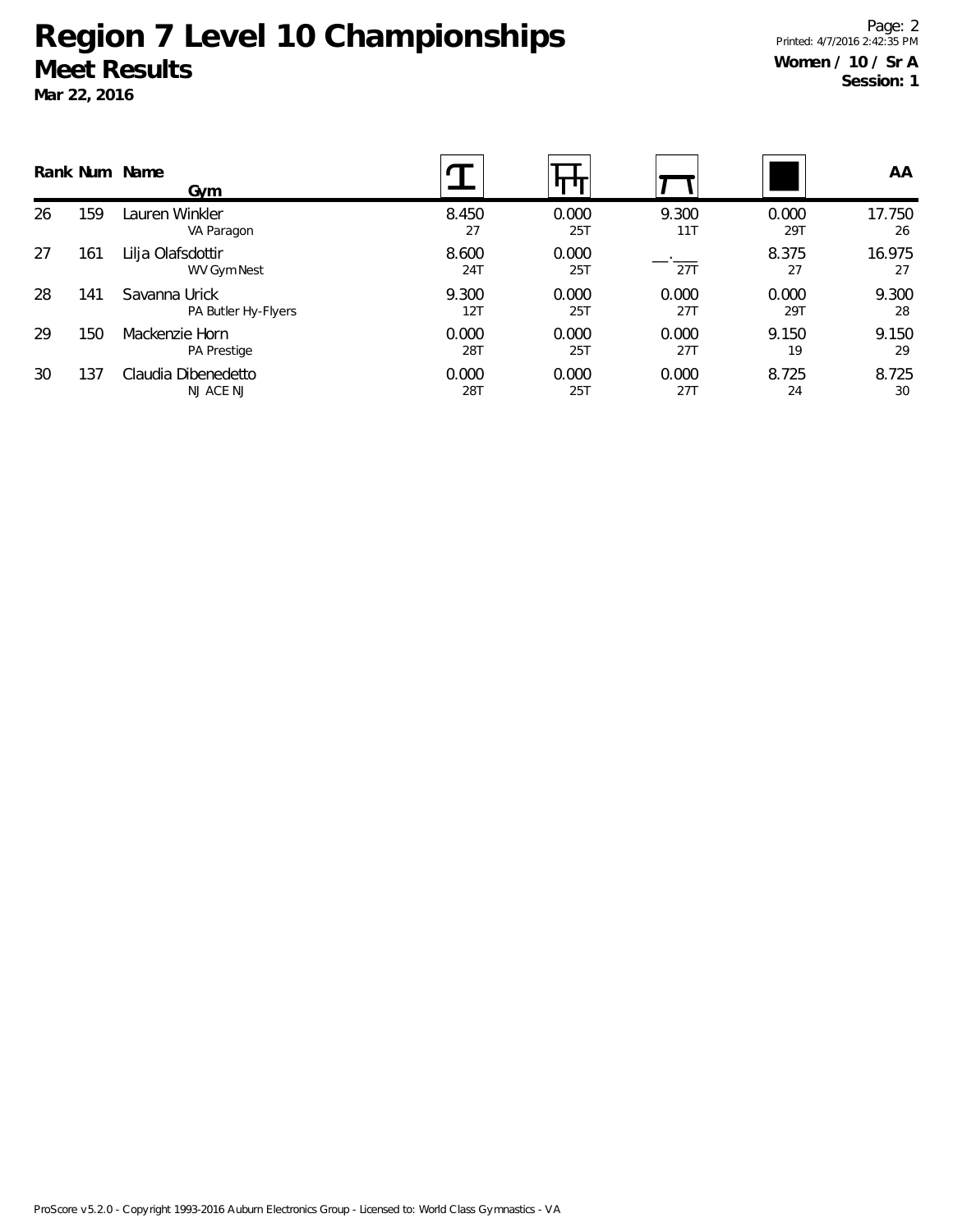**Mar 22, 2016**

Judge's Signatures Page: 1 Printed: 4/9/2016 6:34:52 PM **Women / 10 / Sr B Session: All**

|    |     | Rank Num Name<br>Gym                        |              |                         |                         |             | AA                       |
|----|-----|---------------------------------------------|--------------|-------------------------|-------------------------|-------------|--------------------------|
|    | 255 | Audrey Barber<br>VA Apollo                  | 9.600<br>1   | 9.550<br>3              | 9.425<br>8              | 9.475<br>6T | 38.050<br>1              |
| 2  | 242 | Alonza Klopfer<br>NJ North Stars Gymna      | 9.100<br>13T | 9.625<br>1              | 9.675<br>$\mathbf{1}$   | 9.550<br>5  | 37.950<br>2              |
| 3  | 253 | Abby Kaufman<br>PA Prestige                 | 9.225<br>11  | 9.500<br>4              | 9.550<br>4              | 9.600<br>3  | 37.875<br>3              |
| 4  | 246 | Samantha Marion<br>NJ US Gym                | 9.350<br>6T  | 9.225<br>8              | 9.575<br>2T             | 9.625<br>2  | 37.775<br>4              |
| 5  | 256 | Collea Burgess<br>VA Apollo                 | 9.575<br>2   | 9.150<br>11T            | 9.450<br>$\overline{7}$ | 9.475<br>6T | 37.650<br>5              |
| 6  | 247 | Kylie Kratchwell<br>NJ Will Moor Gymnast    | 9.350<br>6T  | 9.350<br>7              | 9.475<br>5T             | 9.300<br>13 | 37.475<br>6              |
| 7  | 235 | <b>Belle Huang</b><br>MD EGS Gymnastics     | 9.200<br>12  | 9.050<br>14             | 9.575<br>2T             | 9.575<br>4  | 37.400<br>$\overline{7}$ |
| 8  | 241 | Abigail Fletcher<br>NJ ENA Paramus          | 9.425<br>3   | 8.800<br>21             | 9.300<br>13T            | 9.725<br>1  | 37.250<br>8              |
| 9Τ | 238 | Antonia Williams<br><b>MD Hill's</b>        | 9.400<br>4   | 9.575<br>$\overline{2}$ | 9.475<br>5T             | 8.675<br>22 | 37.125<br>9T             |
| 9Τ | 248 | Mikaela Defilippo<br>PA ASAP                | 9.375<br>5   | 8.900<br><b>19T</b>     | 9.375<br>11             | 9.475<br>6T | 37.125<br>9T             |
| 11 | 245 | Ellen Wylie<br>NJ North Stars Gymna         | 9.325<br>8   | 9.075<br>13             | 9.400<br>9T             | 9.125<br>16 | 36.925<br>11             |
| 12 | 243 | Miranda Mornhineway<br>NJ North Stars Gymna | 9.075<br>15  | 9.200<br>9T             | 9.075<br><b>18T</b>     | 9.325<br>12 | 36.675<br>12             |
| 13 | 244 | Yolanda Nodarse<br>NJ North Stars Gymna     | 8.900<br>19  | 8.900<br><b>19T</b>     | 9.400<br>9T             | 9.275<br>14 | 36.475<br>13             |
| 14 | 258 | Melinda Anselmo<br>VA World Class           | 9.025<br>16  | 9.400<br>6              | 8.550<br>23             | 9.450<br>9T | 36.425<br>14             |
| 15 | 239 | Maya Williams<br><b>MD United</b>           | 9.100<br>13T | 9.025<br>15             | 9.075<br><b>18T</b>     | 9.200<br>15 | 36.400<br>15             |
| 16 | 257 | Tori Edwards<br>VA GMS                      | 9.250<br>10  | 8.600<br>22             | 9.350<br>12             | 8.900<br>20 | 36.100<br>16             |
| 17 | 254 | Madison Rennix<br>PA Silvia's Gymnasti      | 8.950<br>17  | 8.500<br>23             | 9.100<br>17             | 9.450<br>9T | 36.000<br>17             |
| 18 | 236 | Jordyn Oster<br>MD Harford Gymnastic        | 8.800<br>21  | 9.425<br>5              | 9.300<br>13T            | 8.350<br>23 | 35.875<br>18             |
| 19 | 240 | Monica Servidio<br>NJ Action                | 8.925<br>18  | 8.400<br>24             | 9.125<br>16             | 9.350<br>11 | 35.800<br>19             |
| 20 | 237 | Leah Eller<br>MD Hill's                     | 9.275<br>9   | 9.150<br>11T            | 8.400<br>24             | 8.925<br>19 | 35.750<br>20             |
| 21 | 250 | Jessica Meakim<br>PA Gymolympic             | 8.725<br>22T | 9.200<br>9T             | 8.625<br>22             | 9.050<br>17 | 35.600<br>21             |
| 22 | 249 | Skylar Gerner<br>PA Berks                   | 8.850<br>20  | 8.950<br><b>16T</b>     | 8.700<br>21             | 9.025<br>18 | 35.525<br>22             |
| 23 | 252 | Sofia Bjalme<br>PA Nittany Gymnastic        | 8.725<br>22T | 8.950<br><b>16T</b>     | 8.775<br>20             | 8.825<br>21 | 35.275<br>23             |
| 24 | 251 | Anna McCarthy<br>PA Gymsport                | 0.000<br>24  | 8.925<br>18             | 9.150<br>15             | 0.000<br>24 | 18.075<br>24             |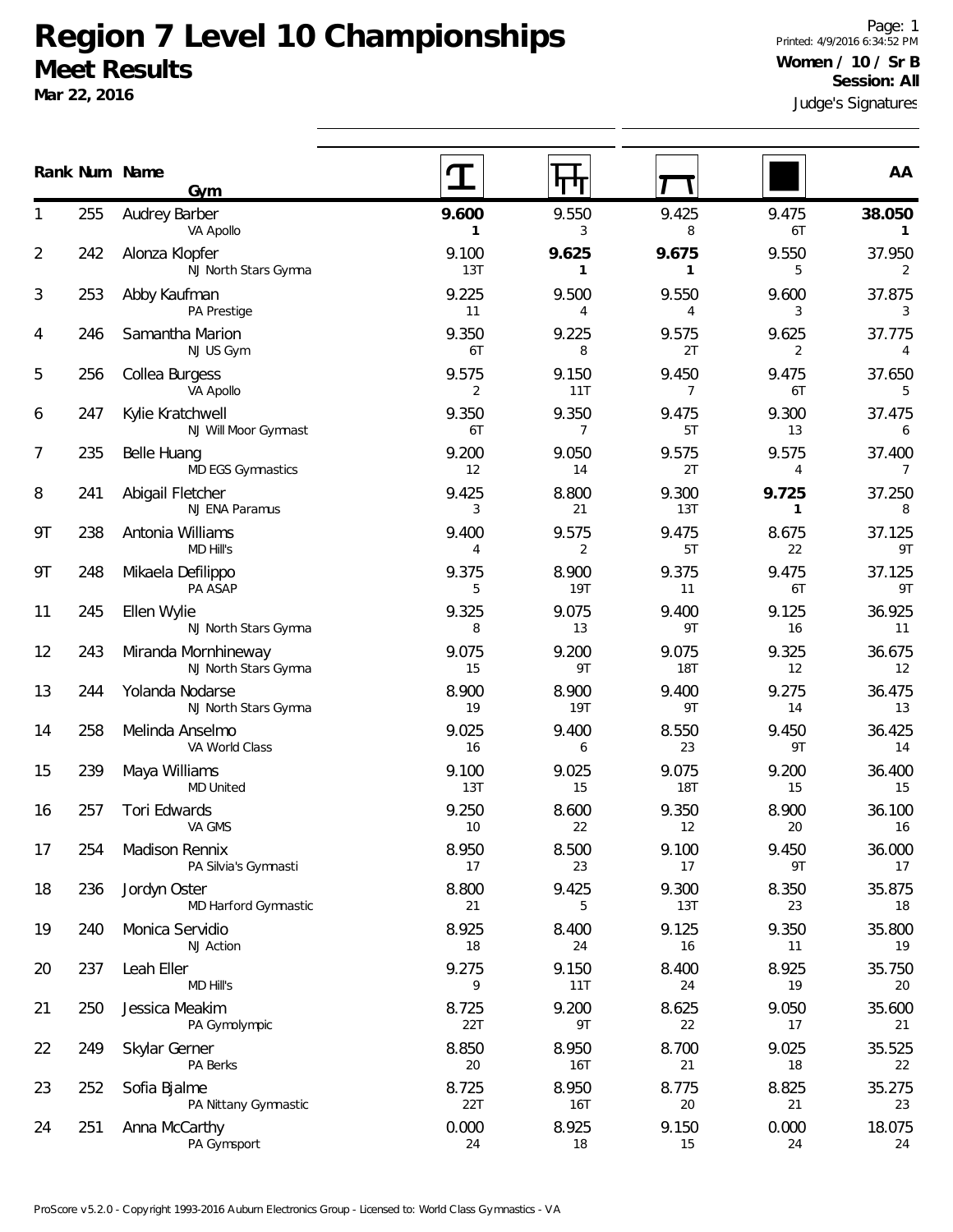**Mar 22, 2016**

|     |     | Rank Num Name<br>Gym                       |                       |                         |                       |              | AA                       |
|-----|-----|--------------------------------------------|-----------------------|-------------------------|-----------------------|--------------|--------------------------|
|     | 520 | Emma Marchese<br>MD Hill's                 | 9.450<br>4            | 9.675<br>$\mathbf{1}$   | 9.550<br>2            | 9.650<br>1T  | 38.325<br>$\mathbf{1}$   |
| 2   | 526 | Michelina Lupinetti<br>PA ASAP             | 9.575<br>2            | 9.600<br>3T             | 9.475<br>3            | 9.600<br>3T  | 38.250<br>2              |
| 3   | 541 | Nacaida Kearns<br><b>WV Gymniks</b>        | 9.300<br>5            | 9.525<br>6T             | 9.325<br>7T           | 9.650<br>1T  | 37.800<br>3              |
| 4   | 524 | Rachel Kaplan<br>NJ North Stars Gymna      | 9.050<br>12T          | 9.500<br>8T             | 9.450<br>4T           | 9.600<br>3T  | 37.600<br>4              |
| 5T  | 528 | Sophia Steinmeyer<br>PA Berks              | 9.700<br>$\mathbf{1}$ | 9.350<br>11             | 8.825<br>16           | 9.600<br>3T  | 37.475<br>5T             |
| 5T  | 517 | Noelle Decesare<br><b>MD Docksiders</b>    | 9.150<br>9            | 9.600<br>3T             | 9.325<br>7T           | 9.400<br>15T | 37.475<br>5T             |
| 7   | 529 | Jessica Bastardi<br>PA CEG                 | 8.850<br>22           | 9.650<br>$\overline{2}$ | 9.450<br>4T           | 9.425<br>13T | 37.375<br>$\overline{7}$ |
| 8   | 525 | Teressa Zientek<br>NJ Will Moor Gymnast    | 9.050<br>12T          | 9.200<br>13             | 9.150<br>11           | 9.550<br>7T  | 36.950<br>8              |
| 9   | 530 | Arden Hudson<br>PA Central Bucks           | 9.050<br>12T          | 9.525<br>6T             | 9.600<br>$\mathbf{1}$ | 8.750<br>22  | 36.925<br>9              |
| 10  | 523 | Isabella Even-chen<br>NJ North Stars Gymna | 9.250<br>7            | 9.000<br><b>16T</b>     | 9.100<br>12           | 9.500<br>9   | 36.850<br>10             |
| 11  | 531 | Erica Fuchs<br><b>PA Parkettes</b>         | 9.275<br>6            | 8.750<br><b>19T</b>     | 9.300<br>9            | 9.475<br>10T | 36.800<br>11             |
| 12T | 521 | Mikayla Robinson<br>MD Hill's              | 9.475<br>3            | 8.750<br><b>19T</b>     | 8.975<br>13           | 9.575<br>6   | 36.775<br>12T            |
| 12T | 538 | Hailey Haycox<br>VA Gymstrada              | 8.950<br>17           | 9.500<br>8T             | 8.875<br>14           | 9.450<br>12  | 36.775<br>12T            |
| 14  | 539 | Megan Benzie<br>VA Roanoke                 | 8.750<br>23T          | 9.100<br>15             | 9.275<br>10           | 9.550<br>7T  | 36.675<br>14             |
| 15  | 535 | Olivia Norman<br>VA Chantilly              | 9.075<br>11           | 9.500<br>8T             | 8.600<br>19           | 9.350<br>18  | 36.525<br>15             |
| 16  | 534 | Alexandra Fochler<br>PA X-Cel Gymnastics   | 8.900<br><b>19T</b>   | 9.550<br>5              | 8.450<br>20           | 9.375<br>17  | 36.275<br>16             |
| 17T | 527 | <b>Madison Ramper</b><br>PA ASAP           | 9.175<br>8            | 8.850<br>18             | 8.300<br>23           | 9.475<br>10T | 35.800<br>17T            |
| 17T | 540 | Sydney Chapman<br><b>WV Gymniks</b>        | 9.100<br>10           | 9.300<br>12             | 9.350<br>6            | 8.050<br>25  | 35.800<br>17T            |
| 19  | 536 | Moira Lyons<br>VA Excalibur                | 8.750<br>23T          | 8.750<br><b>19T</b>     | 8.775<br>17           | 9.425<br>13T | 35.700<br>19             |
| 20  | 533 | Abrianna Fagan<br>PA Pittsburgh Norths     | 9.000<br>15T          | 9.150<br>14             | 8.350<br>22           | 9.075<br>20  | 35.575<br>20             |
| 21  | 519 | Jada Lincoln<br>MD Fairland                | 9.000<br>15T          | 8.525<br>22             | 8.850<br>15           | 9.150<br>19  | 35.525<br>21             |
| 22  | 537 | Kelley Lubking<br>VA Gym Quest             | 8.875<br>21           | 9.000<br><b>16T</b>     | 8.200<br>24           | 8.450<br>24  | 34.525<br>22             |
| 23  | 522 | Triniti Barron<br>NJ Action                | 8.925<br>18           | 0.000<br>23T            | 8.675<br>18           | 9.025<br>21  | 26.625<br>23             |
| 24  | 532 | Alexandra Lacey<br><b>PA Parkettes</b>     | 8.700<br>25           | 0.000<br>23T            | 8.400<br>21           | 8.725<br>23  | 25.825<br>24             |
| 25  | 518 | Samantha Betz<br>MD FGC                    | 8.900<br>19T          | 0.000<br>23T            | 0.000<br>25           | 9.400<br>15T | 18.300<br>25             |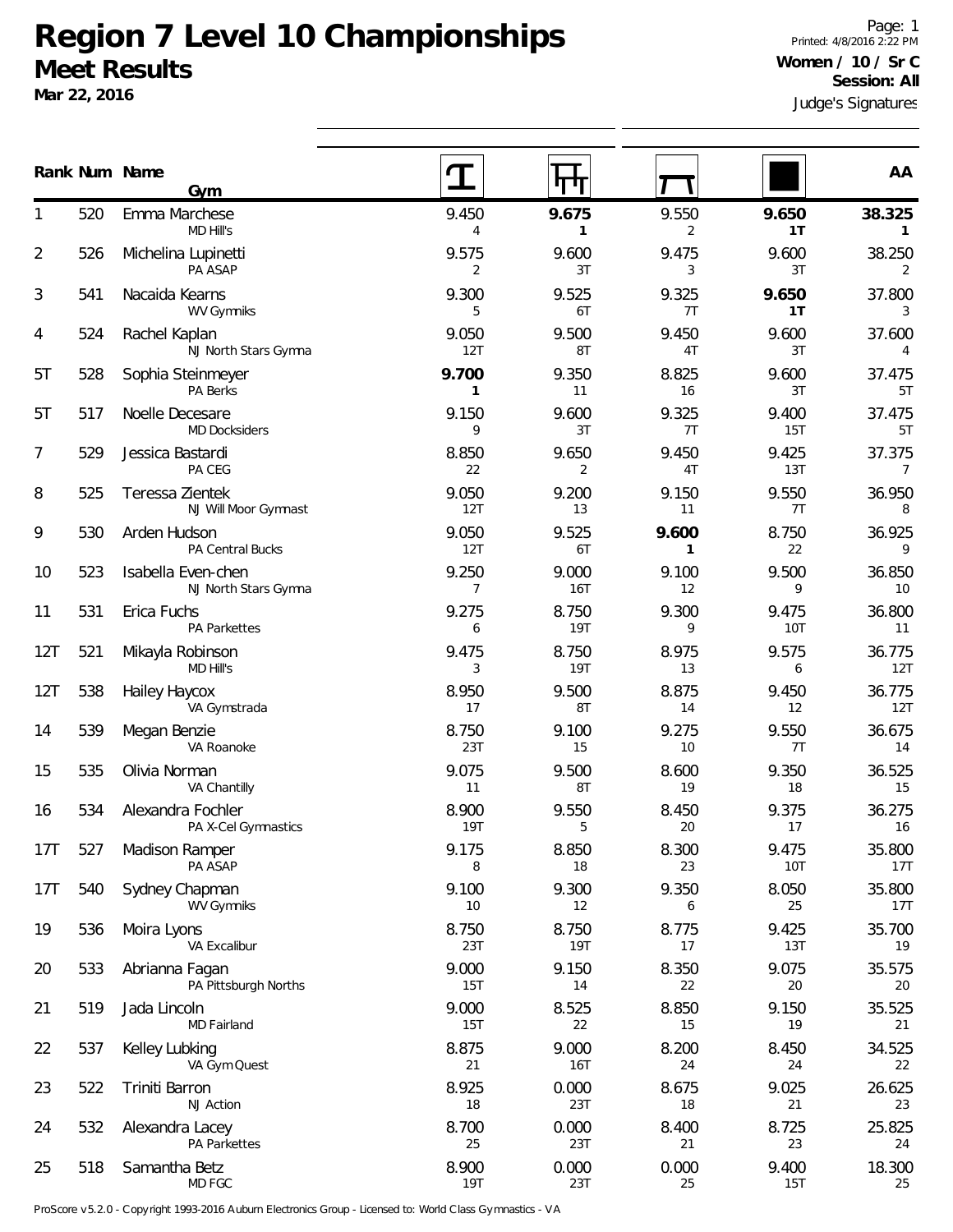**Mar 22, 2016**

Judge's Signatures Page: 1 Printed: 4/9/2016 6:35:25 PM **Women / 10 / Sr D Session: All**

|                |     | Rank Num Name<br>Gym                        |                         | П<br>Л                  |                         |                         | AA                       |
|----------------|-----|---------------------------------------------|-------------------------|-------------------------|-------------------------|-------------------------|--------------------------|
| 1              | 303 | Erica Fontaine<br>MD Hill's                 | 9.450<br>3T             | 9.475<br>6              | 9.625<br>$\mathbf{1}$   | 9.475<br>3              | 38.025<br>$\mathbf{1}$   |
| $\overline{2}$ | 317 | Ariana Orrego<br>VA Excalibur               | 9.525<br>$\mathbf{1}$   | 9.600<br>3T             | 9.325<br>$\overline{7}$ | 9.375<br>5              | 37.825<br>2              |
| 3              | 305 | <b>Ashley Foss</b><br>NJ North Stars Gymna  | 9.425<br>6              | 9.725<br>2              | 8.950<br>15             | 9.700<br>$\mathbf{1}$   | 37.800<br>3              |
| 4              | 308 | Aryanna Anderson<br>NJ TNT Elite            | 9.475<br>$\overline{2}$ | 9.400<br>8              | 9.275<br>9T             | 9.250<br>$\overline{7}$ | 37.400<br>4              |
| 5              | 318 | Hope Nelson<br>VA World Class               | 8.900<br>13T            | 9.600<br>3T             | 9.375<br>4T             | 9.225<br>8T             | 37.100<br>5              |
| 6              | 307 | Kristen Politz<br>NJ Rebound Gymnastic      | 9.450<br>3T             | 9.575<br>5              | 9.000<br>14             | 8.725<br>14             | 36.750<br>6              |
| 7              | 316 | Samanta Javanbakht<br>VA Capital            | 8.750<br>16             | 9.450<br>$\overline{7}$ | 9.225<br>12             | 9.150<br>11             | 36.575<br>$\overline{7}$ |
| 8              | 312 | <b>Taylor Bickel</b><br><b>PA Parkettes</b> | 8.900<br>13T            | 9.175<br>12             | 9.275<br>9T             | 9.175<br>10             | 36.525<br>8              |
| 9              | 301 | Yasmin Eubanks<br>MD Fairland               | 9.100<br>10             | 9.250<br>9              | 8.600<br>17             | 9.550<br>$\overline{2}$ | 36.500<br>9              |
| 10             | 320 | Elena Lawson<br><b>WV Gymniks</b>           | 9.250<br>7T             | 8.450<br>16             | 9.375<br>4T             | 9.225<br>8T             | 36.300<br>10             |
| 11             | 304 | Meghan Hughes<br><b>NJ Action</b>           | 8.950<br>11             | 9.200<br>10T            | 8.700<br>16             | 9.300<br>6              | 36.150<br>11             |
| 12             | 309 | Danielle Kline<br>NJ TNT Elite              | 8.850<br>15             | 9.200<br>10T            | 9.350<br>6              | 8.700<br>15             | 36.100<br>12             |
| 13             | 314 | Ashley Szafranski<br><b>PA Parkettes</b>    | 9.175<br>9              | 8.975<br>13             | 9.525<br>3              | 8.400<br>16             | 36.075<br>13             |
| 14             | 315 | Megan Monfredi<br>PA X-Cel Gymnastics       | 9.250<br>7T             | 8.300<br>17             | 9.075<br>13             | 9.425<br>$\overline{4}$ | 36.050<br>14             |
| 15             | 319 | NaTori Robinson<br>VA World Class           | 9.450<br>3T             | 8.925<br>14             | 9.250<br>11             | 8.275<br>17             | 35.900<br>15             |
| 16             | 310 | Arianna Russo<br>NJ Will Moor Gymnast       | 8.925<br>12             | 8.525<br>15             | 9.300<br>8              | 9.100<br>12             | 35.850<br>16             |
| 17             | 313 | Meredith Sylvia<br><b>PA Parkettes</b>      | 0.000<br>17T            | 9.750<br>$\mathbf{1}$   | 9.600<br>$\overline{2}$ | 0.000<br>18             | 19.350<br>17             |
| 18             | 311 | Kylie Schafer<br>PA Butler Hy-Flyers        | 0.000<br>17T            | 0.000<br>18             | 0.000<br>18             | 9.050<br>13             | 9.050<br>18              |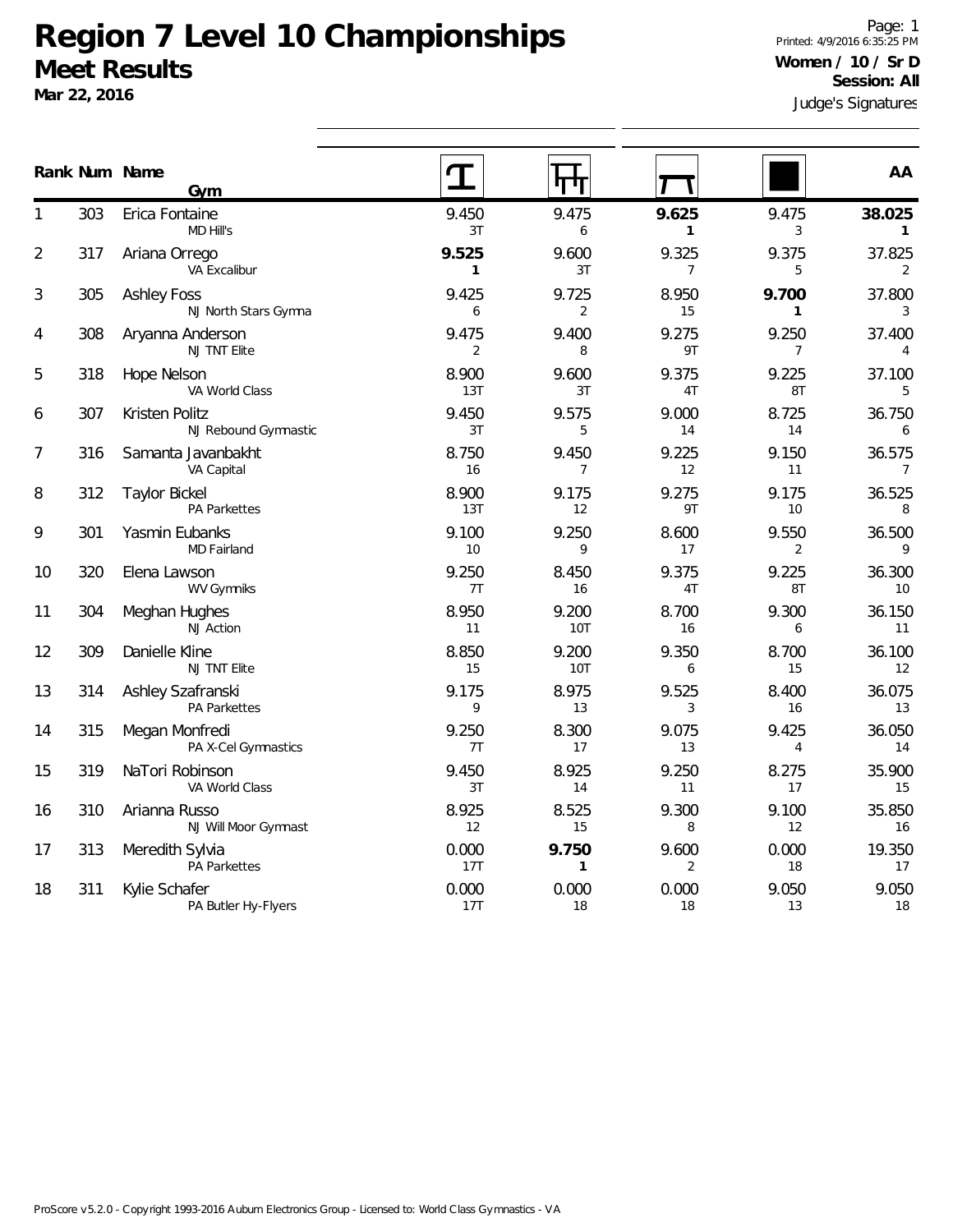**Mar 22, 2016**

Judge's Signatures Page: 1 Printed: 4/9/2016 6:42:11 PM **Women / 10 / Sr E Session: All**

|                 |     | Rank Num Name<br>Gym                         |              |                         |                         |                         | AA                        |
|-----------------|-----|----------------------------------------------|--------------|-------------------------|-------------------------|-------------------------|---------------------------|
|                 | 326 | Melissa Reinstadtler<br>NJ North Stars Gymna | 9.600<br>1   | 9.775<br>$\mathbf{1}$   | 9.475<br>4              | 9.625<br>2              | 38.475<br>$\mathbf{1}$    |
| $\overline{2}$  | 343 | Kassidy Cumber<br>VA Gymstrada               | 9.350<br>9T  | 9.600<br>2              | 9.425<br>5              | 9.550<br>5              | 37.925<br>2               |
| 3               | 337 | Jazmyn Estrella<br><b>PA Parkettes</b>       | 9.450<br>2   | 9.500<br>3T             | 9.500<br>3              | 9.375<br>9T             | 37.825<br>3               |
| 4               | 344 | Jessica Rothman<br>VA Gymstrada              | 9.400<br>3T  | 9.425<br>5T             | 9.400<br>6              | 9.400<br>8              | 37.625<br>$\overline{4}$  |
| 5               | 342 | <b>Whitney King</b><br>VA Capital            | 9.375<br>7T  | 9.325<br>8              | 9.250<br>9T             | 9.450<br>$\overline{7}$ | 37.400<br>5               |
| 6               | 323 | Michaela Nelson<br>MD Hill's                 | 9.250<br>12  | 8.750<br>19             | 9.525<br>1T             | 9.700<br>$\mathbf{1}$   | 37.225<br>6               |
| 7               | 345 | Nevin Adamski<br>VA Ocean Tumblers           | 9.400<br>3T  | 9.000<br>13T            | 9.525<br>1T             | 9.250<br>12             | 37.175<br>$7\overline{ }$ |
| 8               | 322 | Julia Merwin<br>MD Frederick Gymnast         | 9.400<br>3T  | 8.825<br>17             | 9.350<br>$\overline{7}$ | 9.575<br>3T             | 37.150<br>8               |
| 9               | 330 | Madeline MacDonald<br>PA Berks               | 9.400<br>3T  | 9.200<br>11             | 9.050<br>13             | 9.225<br>13             | 36.875<br>9               |
| 10              | 338 | <b>Allison Smith</b><br>PA Silvia's Gymnasti | 9.100<br>16  | 9.275<br>9              | 9.200<br>12             | 9.275<br>11             | 36.850<br>10              |
| 11              | 328 | Ava Watkins<br>NJ TNT Elite                  | 9.375<br>7T  | 9.500<br>3T             | 8.200<br>20T            | 9.575<br>3T             | 36.650<br>11              |
| 12              | 335 | Deven Herbine<br>PA Metzler's                | 9.125<br>15  | 9.250<br>10             | 9.275<br>8              | 8.800<br>19             | 36.450<br>12              |
| 13              | 339 | Jaylene Everett<br>PA Spirit                 | 9.350<br>9T  | 9.425<br>5T             | 8.200<br>20T            | 8.825<br>18             | 35.800<br>13              |
| 14              | 332 | Kaitlyn Snyder<br>PA Gym Dandys              | 8.775<br>21  | 8.875<br>16             | 8.350<br>19             | 9.175<br>14             | 35.175<br>14              |
| 15              | 336 | Emma Karas<br>PA Nittany Gymnastic           | 8.900<br>19  | 8.800<br>18             | 8.475<br>18             | 8.975<br>17             | 35.150<br>15              |
| 16              | 324 | Courtney Pearson<br><b>MD United</b>         | 9.150<br>13T | 7.325<br>22             | 9.225<br>11             | 9.375<br>9T             | 35.075<br>16              |
| 17T             | 325 | Erin Howell<br>NJ Atlantic Coast             | 8.950<br>18  | 9.350<br>$\overline{7}$ | 8.800<br>15             | 7.850<br>21             | 34.950<br>17T             |
| 17 <sub>T</sub> | 333 | Alyssa Klock<br>PA Gymolympic                | 7.875<br>23  | 9.125<br>12             | 8.850<br>14             | 9.100<br>15             | 34.950<br>17T             |
| 19              | 331 | Brenna Schuler<br>PA Gym Dandys              | 8.975<br>17  | 8.500<br>21             | 9.250<br>9T             | 7.825<br>22             | 34.550<br>19              |
| 20              | 329 | Sydne Powers<br>NJ TopFlight Gymnast         | 8.700<br>22  | 9.000<br>13T            | 7.500<br>23             | 9.025<br>16             | 34.225<br>20              |
| 21              | 327 | Shannon Farrell<br>NJ Rebound Gymnastic      | 8.800<br>20  | 8.700<br>20             | 8.100<br>22             | 8.375<br>20             | 33.975<br>21              |
| 22              | 341 | Alecia Petrikis<br>PA X-Cel Gymnastics       | 9.275<br>11  | 0.000<br>23             | 8.750<br>16             | 9.525<br>6              | 27.550<br>22              |
| 23              | 340 | <b>Brittany Munn</b><br>PA X-Cel Gymnastics  | 9.150<br>13T | 8.925<br>15             | 8.575<br>17             | 0.000<br>23             | 26.650<br>23              |